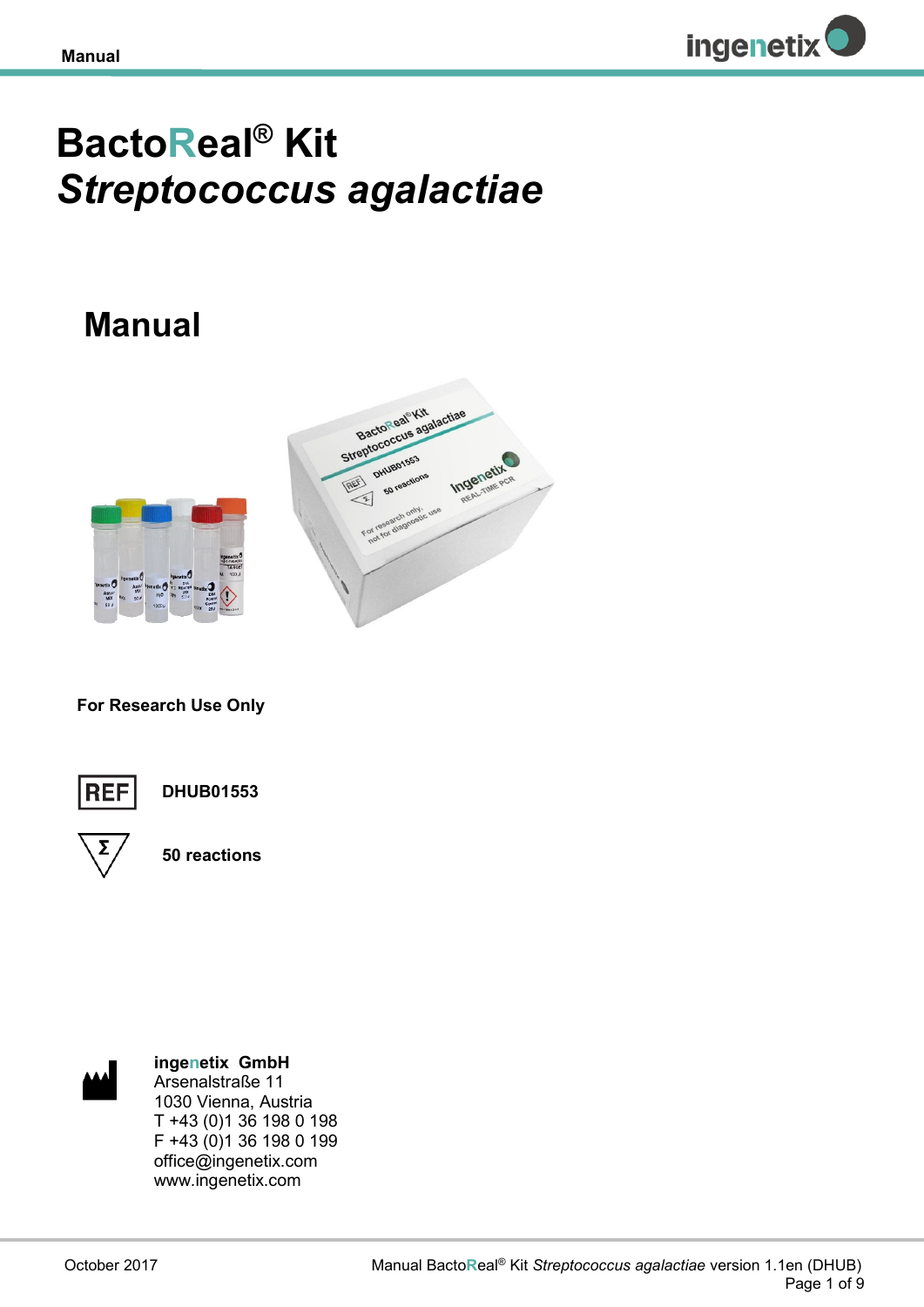

## **Index**

| 11.2. Valid results for controls, but no signal in FAM channel and Cy5 channel with sample 7 |  |
|----------------------------------------------------------------------------------------------|--|
|                                                                                              |  |
|                                                                                              |  |
|                                                                                              |  |
|                                                                                              |  |
|                                                                                              |  |
|                                                                                              |  |
| 13 References                                                                                |  |

## **Explanation of symbols**



Batch code



Catalogue number

Contains sufficient for <n> tests

Corrosion, GHS05



Use by

Manufactured by

Store at

Exclamation mark, GHS07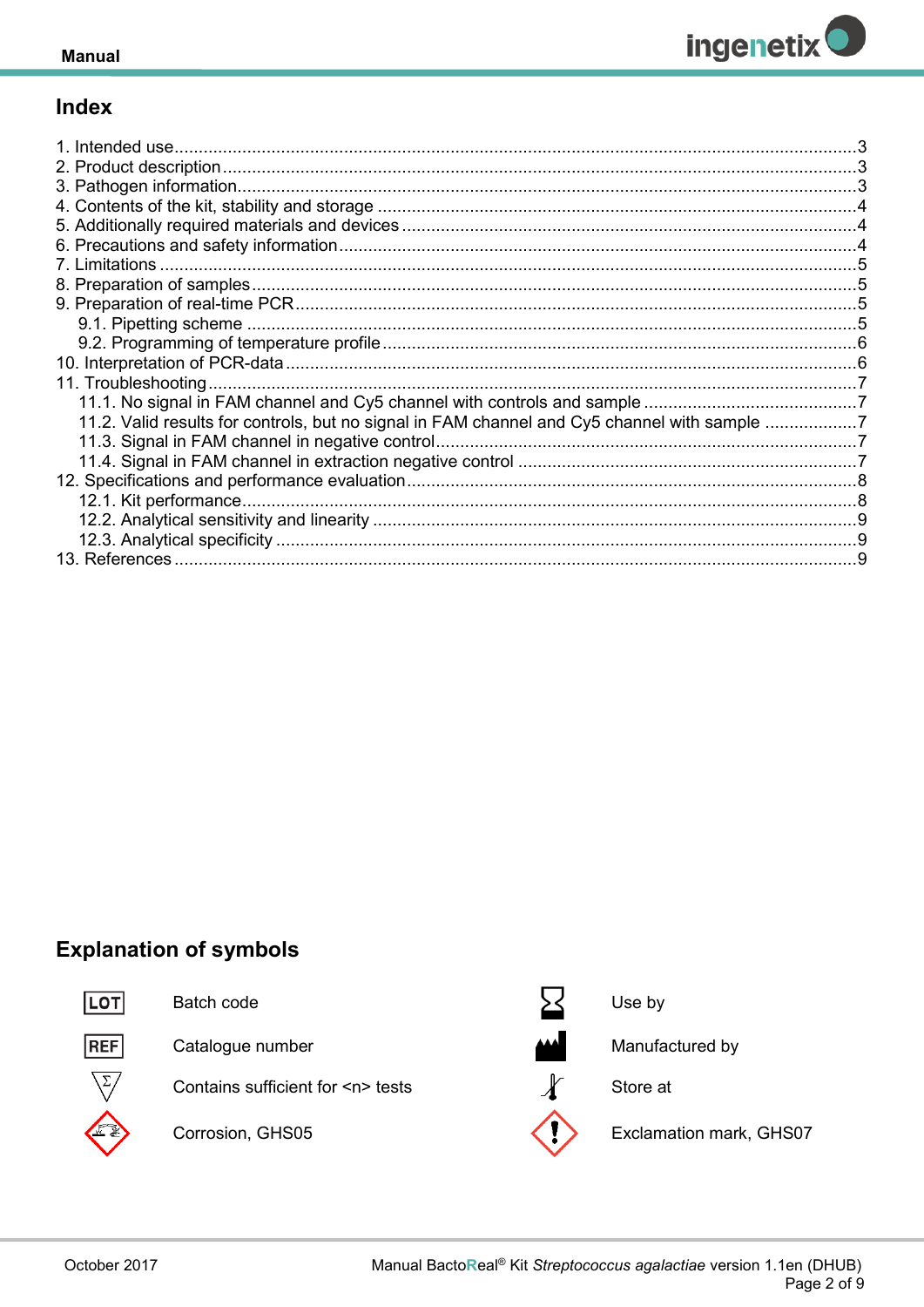

## <span id="page-2-0"></span>**1. Intended use**

Bacto**R**eal® Kit *Streptococcus agalactiae* is a real-time PCR assay for detection of *Streptococcus agalactiae* DNA*.* 

## <span id="page-2-1"></span>**2. Product description**

Bacto**R**eal® Kit *Streptococcus agalactiae* detects the cfb gene of *S. agalactiae*. This test allows the rapid and sensitive detection of DNA of *Streptococcus agalactiae* from samples purified from liquor, blood or swabs (e.g. with the QIAamp DNA Mini Kit).

A probe-specific amplification-curve in the FAM channel indicates the amplification of *S. agalactiae* specific DNA. An internal DNA positive control (DNA IPC) is detected in Cy5 channel and is used as DNA extraction as well as real-time PCR inhibition control. The target for the DNA IPC is extracted with the sample.

This test has been validated with the Applied Biosystems® 7500 Fast Real-time PCR System (Thermo Fisher Scientific) and tested with a LightCycler<sup>®</sup> 480 Instrument II (Roche) and Mx3005P<sup>®</sup> QPCR System (Agilent), but is also compatible with other real-time PCR instruments which detect and differentiate fluorescence in FAM and Cy5 channel.

The test is based on real-time PCR. A specific DNA sequence of the pathogen genome is detected and amplified. The generated PCR-product is detected by an oligonucleotide-probe labelled with a fluorescent dye. This technology allows a sequence-specific detection of PCR amplificates.

Bacto**R**eal® , Paro**R**eal and Viro**R**eal® Kits are optimized to run under the same thermal cycling conditions. RNA and DNA can be analysed in one run.

## <span id="page-2-2"></span>**3. Pathogen information**

*Streptococcus agalactiae* (also known as Group B streptococcus or GBS) is a beta-hemolytic Gram-positive streptococcus. It is pathogenic primarily for animals, but can also infect humans. Since *S. agalactiae* strains isolated from animals can be differed from those isolated from humans, transmission from animals to humans is rare. *Streptococcus agalactiae* is a member of the gastrointestinal normal flora in some humans and can spread to secondary sites including the vagina. For this reason, it can cause sepsis, pneumonia and meningitis in newborns. In persons with a weak immune system, it can cause infections of the urinary tract and of wounds, meningitis and sepsis. *Streptococcus agalactiae* secretes a protein (CAMP factor) which causes haemolysis in presence of the beta-toxin of *Staphylococcus aureus* in blood agar.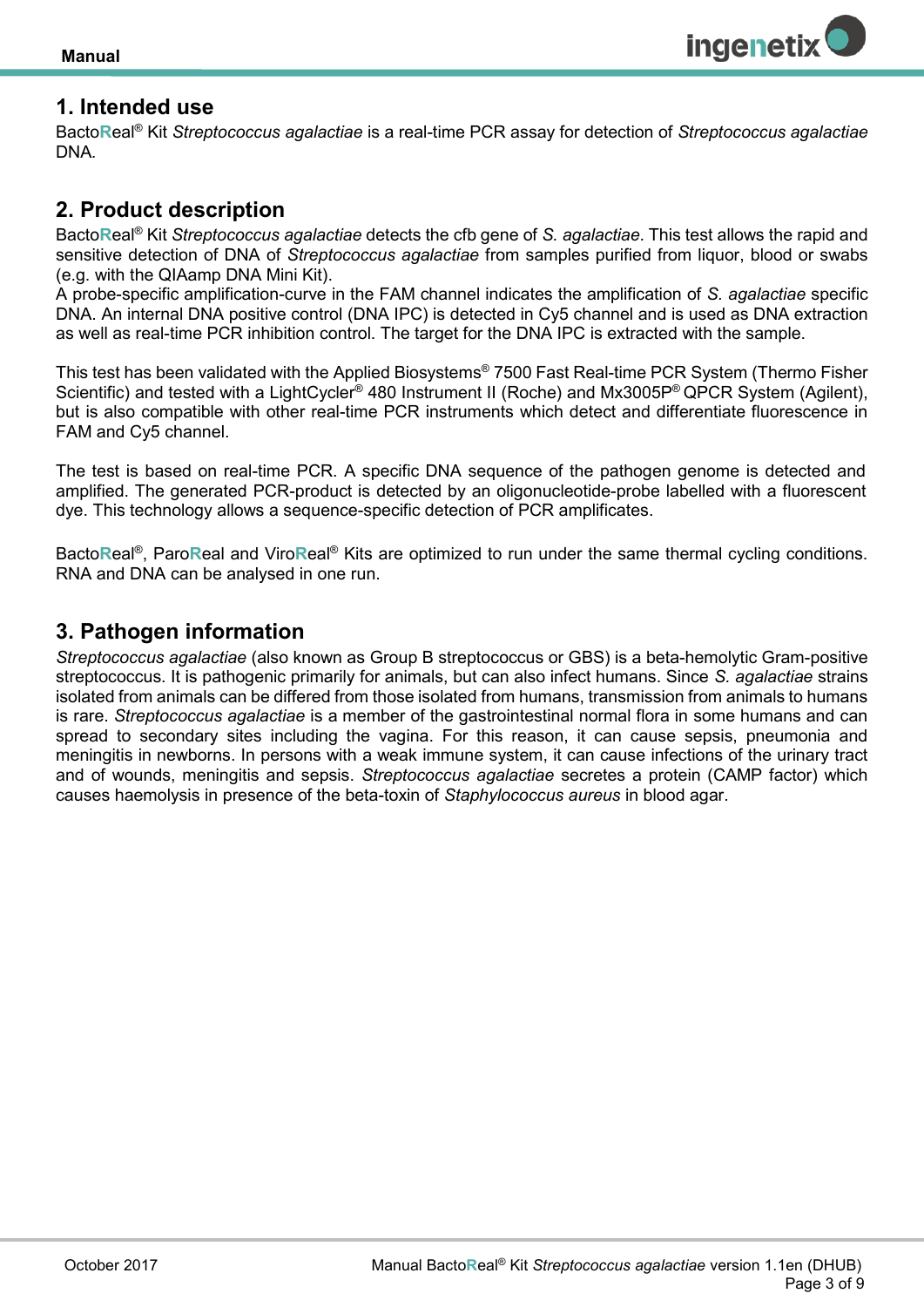## <span id="page-3-0"></span>**4. Contents of the kit, stability and storage**

| Labelling                                              | <b>Content</b>                                               | Amount              | <b>Storage</b>                                          |
|--------------------------------------------------------|--------------------------------------------------------------|---------------------|---------------------------------------------------------|
| Streptococcus agalactiae Assay Mix<br>(green cap)      | Primer and probe (FAM) for<br>S. agalactiae detection        | $1 \times 50 \mu$   | $-15$ °C to -25 °C                                      |
| DNA IPC-3 Assay Mix (yellow cap)                       | Primer and probe (Cy5) for<br>DNA IPC detection              | $1 \times 50 \mu$   | -15 $^{\circ}$ C to -25 $^{\circ}$ C                    |
| DNA IPC Target (orange cap)                            | Target for DNA IPC (internal DNA<br>positive control system) | $1 \times 100$ µl   | -15 °C to -25 °C                                        |
| Streptococcus agalactiae Positive Control<br>(red cap) | DNA positive control (approx.<br>10,000 target copies/µl)    | $1 \times 25$ µl    | -15 °C to -25 °C                                        |
| DNA Reaction Mix (white cap)                           | Reaction mix                                                 | $1 \times 500$ µl   | -15 °C to -25 °C<br>until first use,<br>then at $+4$ °C |
| Nuclease-free water (blue cap)                         | Nuclease-free water                                          | $1 \times 1000 \mu$ | -15 °C to -25 °C                                        |

The components of Bacto**R**eal® Kit *Streptococcus agalactiae* are stable until the expiry date stated on the label.

## <span id="page-3-1"></span>**5. Additionally required materials and devices**

- Reagents and devices for DNA-extraction
- Nuclease-free water for dilution of DNA IPC Target
- Disposable powder-free gloves
- Pipettes (adjustable)
- Sterile pipette tips with filters
- Vortex mixer
- Desktop centrifuge with rotor for 2 ml reaction tubes
- Real-time PCR instrument which is able to detect and differentiate fluorescence in FAM and Cy5 channel
- Optical 96 well reaction plates or optical reaction tubes

## <span id="page-3-2"></span>**6. Precautions and safety information**

- Clean benches and devices periodically.
- Use sterile filter pipette tips.
- Specimens should be handled as if infectious in accordance with safe laboratory procedures. Wear protective disposable powder-free gloves when handling kit reagents and specimens.
- Use separated working areas for specimen preparation, reagent preparation and amplification. Supplies and equipment must be dedicated to each of these separate working areas and ensure workflow in the laboratory from pre- to post-PCR.
- Be careful when handling samples and positive control to avoid cross contamination. Change gloves after handling of samples or positive control. Store positive or potentially positive material separately from reagents
- Prevent contamination of work equipment and reagents with DNA/RNA, nuclease or amplification products by good laboratory practice.
- Quality of DNA has a profound impact on the test performance. Ensure that the used DNA extraction system is compatible with real-time PCR technology.
- Always include a negative control per PCR-run (nuclease-free water instead of sample).
- For a valid interpretation of results, a negative control should be included during DNA-extraction (e.g. extraction of water instead of sample material), in order to exclude false-positive results due to contamination with DNA of pathogen during extraction.
- Please note the expiry date of the kit.
- Do not interchange or mix reagents from kits with different lot numbers.
- Repeated thawing and freezing of kit components should be avoided. Protect kit components from light. **Caution:** DNA IPC Target is stored in RNA/DNA stabilizer which contains Guanidinium thiocyanate/Triton X-100 (see MSDS, www.ingenetix.com).
- Use established laboratory practices according to your local safety regulations for discarding specimens, reagents and waste.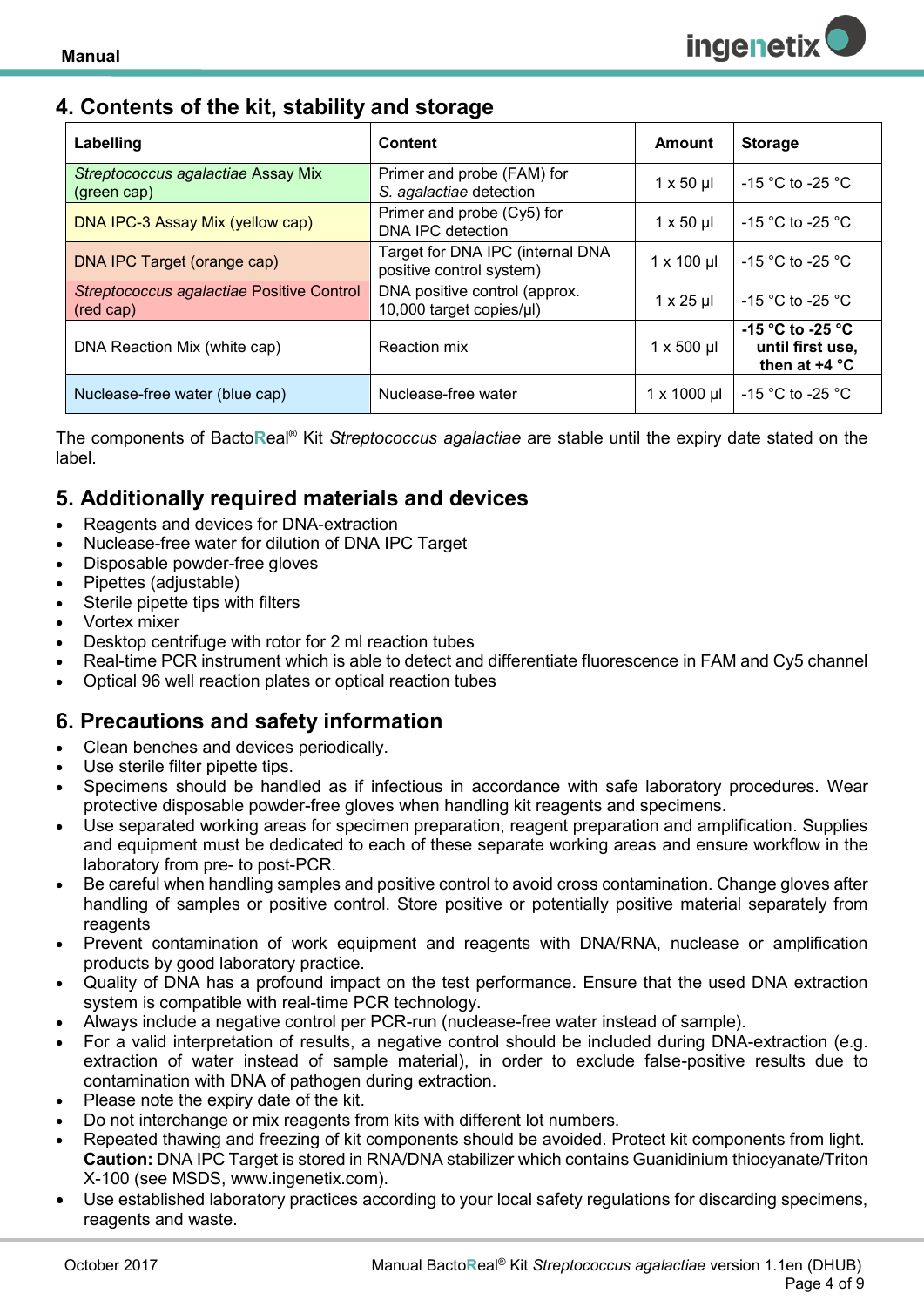

## <span id="page-4-0"></span>**7. Limitations**

- Optimal performance of this test requires appropriate specimen collection, transport and storage, as well as an appropriate DNA extraction procedure.
- Test results may be affected by improper specimen collection, technical error, specimen mix-up or pathogen quantities below the assay sensitivity. The presence of PCR inhibitors may lead to invalid results.
- For this kit highly specific primers and probes have been selected. However, false-negative or less sensitive results might be obtained due to sequence heterogeneity within the target region of not yet described clinical subtypes.

## <span id="page-4-1"></span>**8. Preparation of samples**

Extract samples with a DNA extraction system compatible with real-time PCR technology. An extraction negative control should be included during DNA-extraction (e.g. extraction of water instead of sample material).

The **DNA IPC Target** has to be added during extraction. The DNA IPC is used as a control of DNA extraction, identifies possible PCR inhibition and confirms the integrity of kit reagents.

**Caution**: The DNA IPC Target must not be added directly to the sample material but has to be pipetted to the lysis buffer.

- $\rightarrow$  For an elution volume of 50-100 µl: Per sample, spike 1 µl DNA IPC Target into lysis buffer.
- $\rightarrow$  For an elution volume of >100 µl or when using an automated extraction system: Per sample, spike 2 µl DNA IPC Target into lysis buffer.

## <span id="page-4-2"></span>**9. Preparation of real-time PCR**

- Include one negative control (water), one positive control and one extraction negative control per PCR run.
- It is recommended to analyse samples in duplicates, which increases the probability of pathogen detection and facilitates interpretation of results*.*
- Thaw DNA samples on ice.
- Thaw kit components at room temperature. When thawed, mix components, centrifuge briefly and keep on ice.
- Mix the DNA Reaction Mix to ensure homogeneity of solution.
- **Positive Control**
	- $\rightarrow$  Use 1 µl of Streptococcus agalactiae Positive Control + 4 µl nuclease-free water. Pipette positive control at last.

#### <span id="page-4-3"></span>**9.1. Pipetting scheme**

|                                  |                                    | Per sample   |
|----------------------------------|------------------------------------|--------------|
| <b>Preparation of Master Mix</b> | Nuclease-free Water*               | $3.0$ $\mu$  |
| (mix well)                       | <b>DNA Reaction Mix</b>            |              |
|                                  | Streptococcus agalactiae Assay Mix | $1.0$ µl     |
|                                  | <b>DNA IPC-3 Assay Mix</b>         | $1.0$ $\mu$  |
|                                  | <b>Total volume Master Mix</b>     | $15.0$ µl    |
| <b>Preparation of PCR</b>        | <b>Master Mix</b>                  | $15.0$ µl    |
|                                  | DNA-Sample*                        | $5.0$ $\mu$  |
|                                  | <b>Total volume</b>                | $20.0$ $\mu$ |

\*1-8 µl of the sample can be used. When using ≠ 5 µl sample, the volume of water has to be adjusted accordingly.

→ **If DNA IPC Target was not added during extraction:** Freshly dilute the DNA IPC Target 1:100 with nuclease-free water and add 1 µl per sample directly to the master mix.

**Caution:** The use of more than 1 µl diluted (1:100) DNA IPC Target per reaction causes inhibition of the realtime PCR reaction.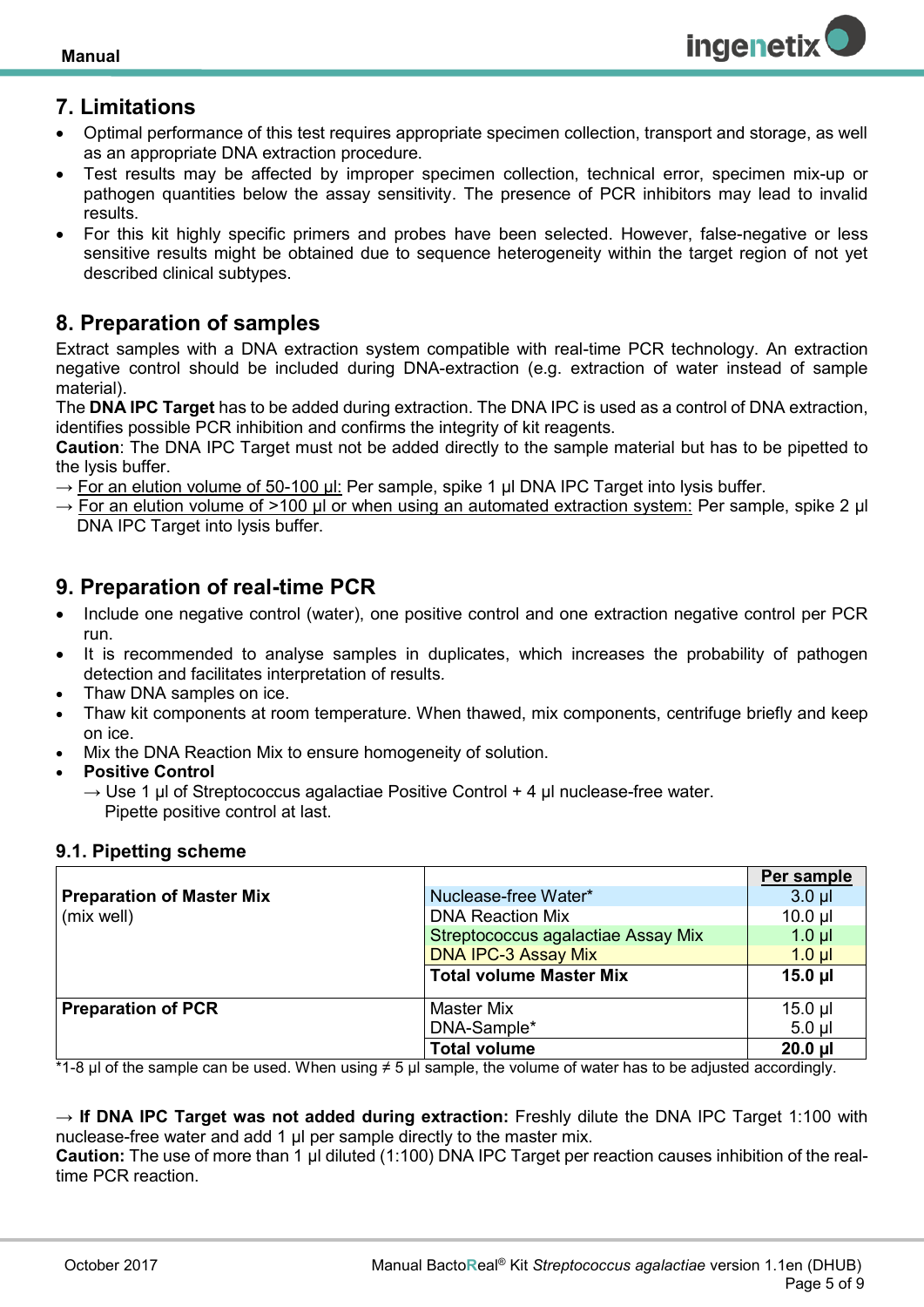#### <span id="page-5-0"></span>**9.2. Programming of temperature profile**

Please find further information on programming the real-time PCR instrument in the respective operator's manual. Take into consideration that some PCR-platforms have to be calibrated with the corresponding dye before performing a multiplex-PCR.

**Select detection channel:** FAM-TAMRA, 530 nm (for *S. agalactiae*) Cy5-NONE, 667 nm (for DNA IPC-3)

**Select reference dye (passive reference)**: ROX **Sample Volume:** 20 µl **Temperature Profile:** 

| Program 1                   | Program 2                   | Program 3                                                    |
|-----------------------------|-----------------------------|--------------------------------------------------------------|
| Cycles: 1<br>Analysis: None | Cycles: 1<br>Analysis: None | Cycles: 45<br>Analysis: Quantification<br>Acquisition at 60° |
|                             | $95^{\circ}$ C              | $95^{\circ}$ C                                               |
|                             | 20 sec                      | 5 sec                                                        |
|                             |                             | $60^{\circ}$ C                                               |
| $50^{\circ}$ C              |                             | 1 min                                                        |
| $*2$ min                    |                             |                                                              |

For ABI PRISM® 7500: Ramp speed: "Standard"

For LightCycler® 480 instrument: Detection format: 2 Color Hydrolysis Probe

**ingenetix** 

**\*Note:** If viral RNA should be also detected in the same PCR run, program 1 has to be prolonged to 15 min at 50°C. This temperature profile can be used for all Bacto**R**eal® , Myco**R**eal, Paro**R**eal and Viro**R**eal® kits for the detection of DNA or RNA.

### <span id="page-5-1"></span>**10. Interpretation of PCR-data**

For analysis of PCR results select fluorescence display options 530 nm (FAM channel) for the *S. agalactiae* target and 667 nm (Cy5 channel) for the DNA IPC target. Samples with positive Ct or Cp-values are considered positive. Please additionally check the amplification-curves manually. Samples should be inspected both in logarithmic and linear scale view and compared with the negative control.

|                             | <b>FAM channel</b><br>S. agalactiae target | Cy5 channel<br><b>DNA IPC target</b> | Interpretation |
|-----------------------------|--------------------------------------------|--------------------------------------|----------------|
| Negative control            | <b>Negative</b>                            | Negative / Positive <sup>1</sup>     | Valid          |
| Positive control            | Positive                                   | Negative / Positive <sup>1</sup>     | Valid          |
| Extraction negative control | Negative                                   | Positive                             | Valid          |
| Sample                      | Positive                                   | Positive / Negative <sup>2</sup>     | Positive       |
| Sample                      | Negative                                   | Positive                             | Negative $3$   |
| Sample                      | Negative                                   | <b>Negative</b>                      | Invalid        |

<sup>1</sup>Only positive if the DNA IPC Target was added at a 1:100 dilution directly to the master mix <sup>2</sup>High pathogen load in the sample can lead to reduced or absent signal of DNA IPC

<sup>3</sup>The positive signal of the DNA IPC excludes a possible PCR inhibition. However, IPC Ct-values should show comparable results. A shift of Ct-values can indicate a partial inhibition of PCR.

In case of invalid data, analysis has to be repeated with the remaining or newly extracted DNA sample (see 11. Troubleshooting).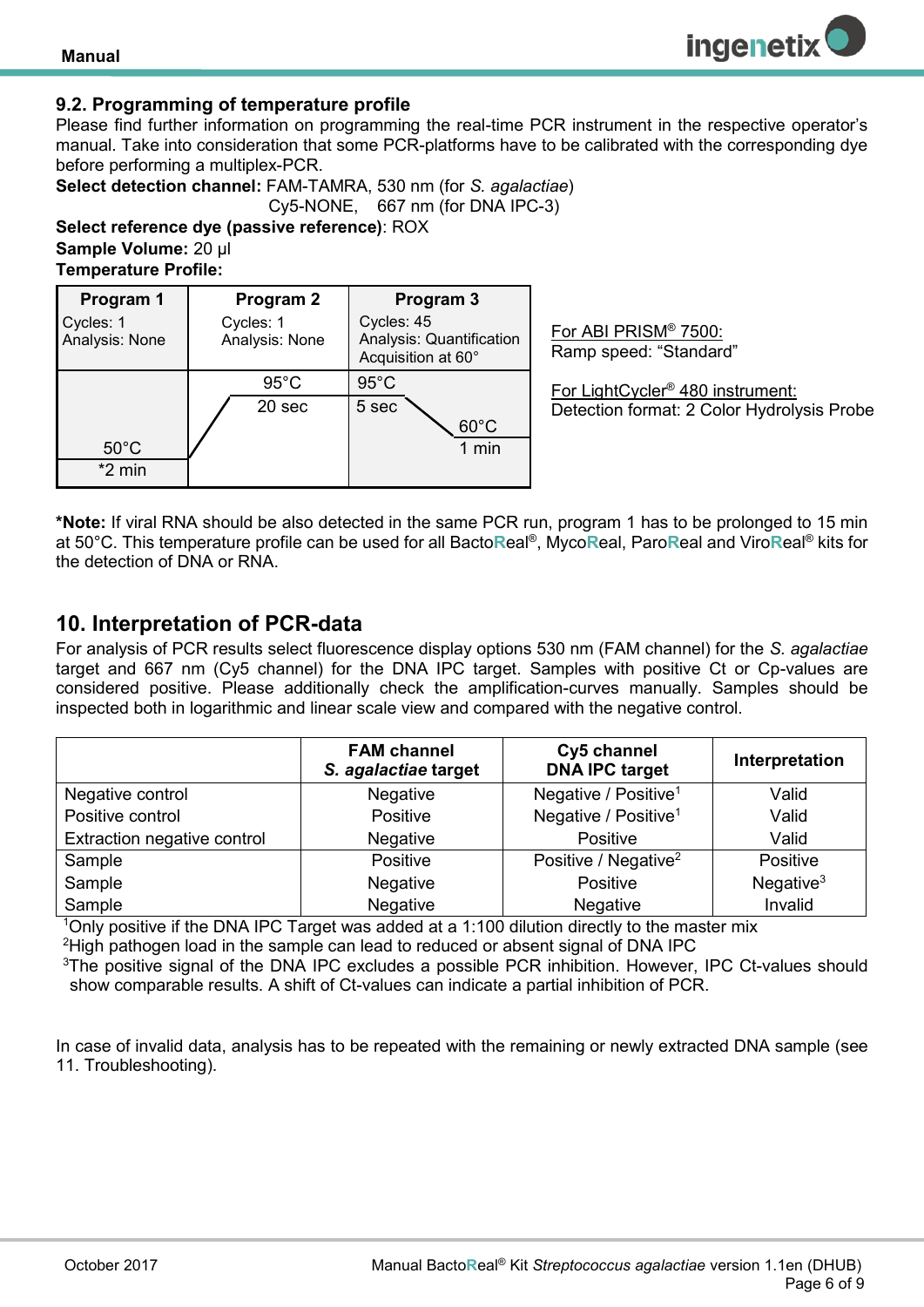## <span id="page-6-0"></span>**11. Troubleshooting**

#### <span id="page-6-1"></span>**11.1. No signal in FAM channel and Cy5 channel with controls and sample**

 Incorrect programming of the temperature profile or detection channels of the real-time PCR instrument.  $\rightarrow$  Compare temperature profile and programming of detection channels with the protocol.

**ingenetix** 

 Incorrect configuration of PCR reaction.  $\rightarrow$  Check your work steps (see pipetting scheme) and repeat PCR, if necessary.

#### <span id="page-6-2"></span>**11.2. Valid results for controls, but no signal in FAM channel and Cy5 channel with sample**

- Incorrect programming of detection channels with the sample.  $\rightarrow$  Compare programming of detection channels with protocol.
- If the DNA IPC Target was added during extraction:
	- PCR reaction has been inhibited.
	- DNA extraction has failed.
	- The undiluted DNA IPC Target has not been added to lysis buffer of sample.
	- The extracted sample has not been added to PCR reaction.

 $\rightarrow$  No interpretation can be made. Make sure you use a recommended method for DNA isolation and stick closely to the manufacturer's instructions. Check your work steps.

#### <span id="page-6-3"></span>**11.3. Signal in FAM channel in negative control**

- A contamination occurred during preparation of PCR.
	- $\rightarrow$  Repeat PCR with new reagents in replicates.
	- $\rightarrow$  Strictly pipette positive control at last.
	- $\rightarrow$  Make sure that work space and instruments are cleaned at regular intervals.

#### <span id="page-6-4"></span>**11.4. Signal in FAM channel in extraction negative control**

- A contamination occurred during extraction.
	- $\rightarrow$  Repeat extraction and PCR using new reagents.
	- $\rightarrow$  Make sure that work space and instruments are cleaned at regular intervals.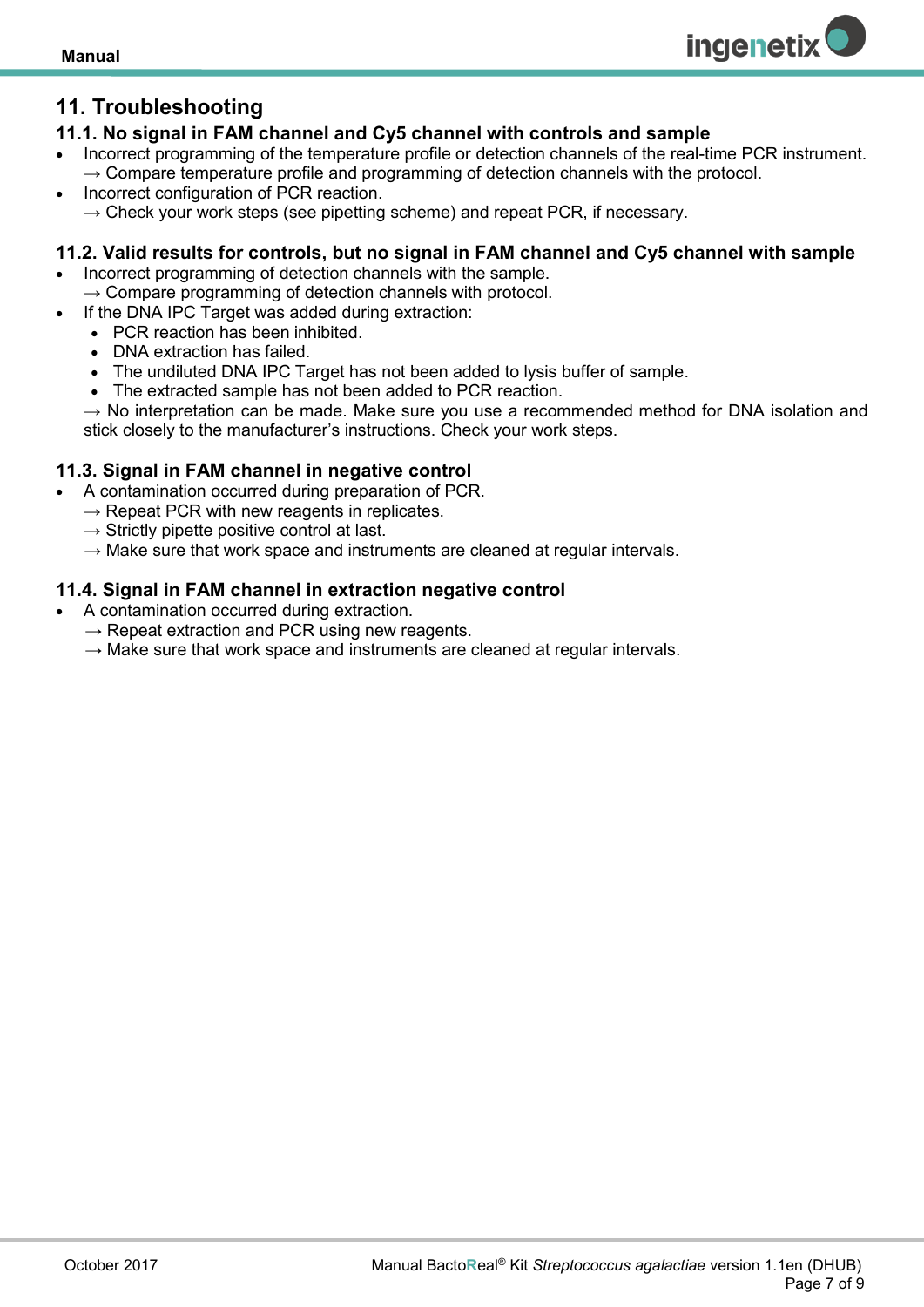

## <span id="page-7-0"></span>**12. Specifications and performance evaluation**

#### <span id="page-7-1"></span>**12.1. Kit performance**

Performance of Bacto**R**eal® Kit *Streptococcus agalactiae* with an Applied Biosystems® 7500 Fast Real-time PCR System (Thermo Fisher Scientific) is shown in Figure 1.



<span id="page-7-2"></span>**Figure 1** Performance of Bacto**R**eal® Kit *Streptococcus agalactiae*